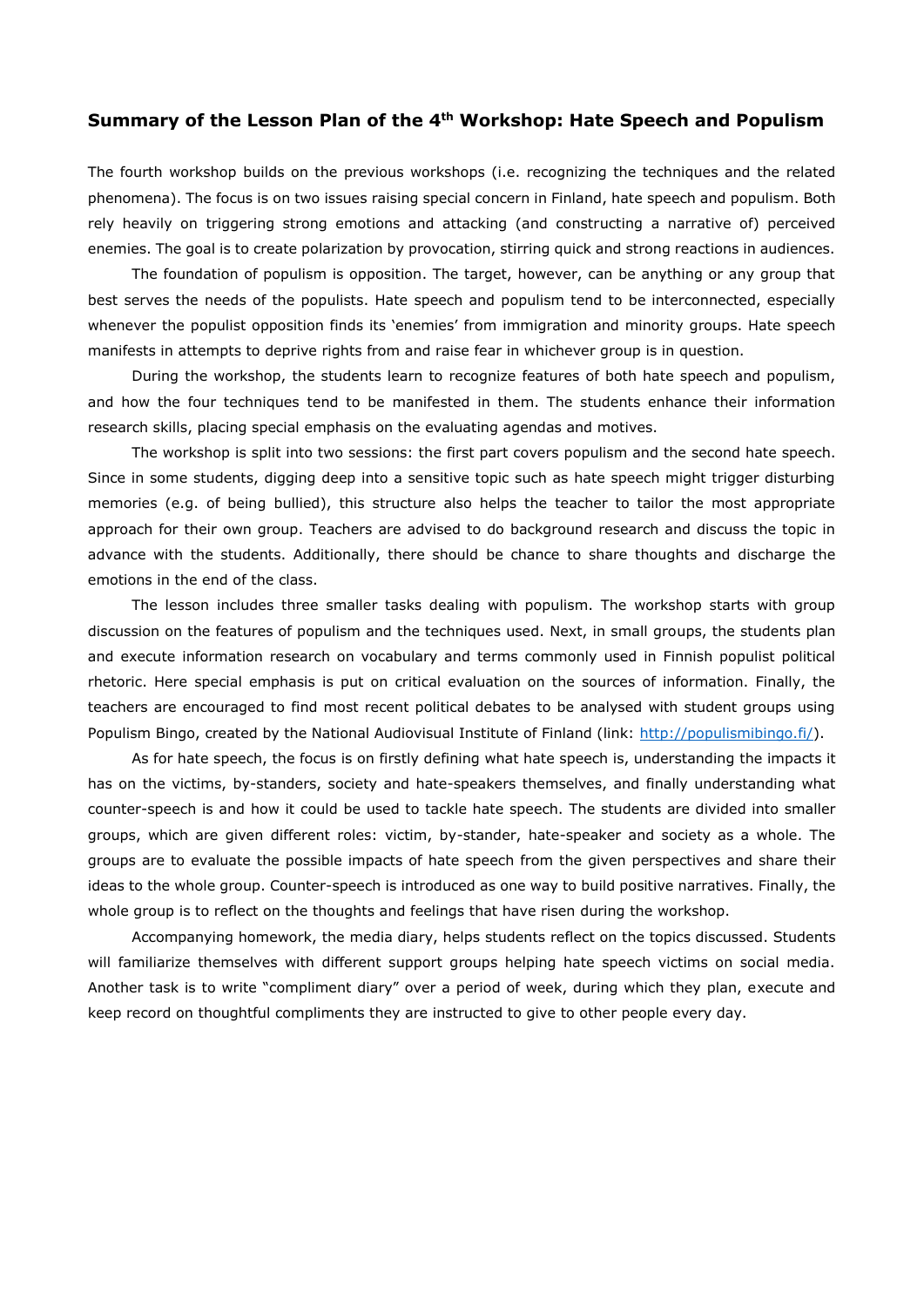## **Summary of the Lesson Plan of the 5th Workshop: Influence Marketing on YouTube**

In Finland, several popular YouTube content providers have also created very strong personal brands. They do quite a lot of commercial cooperation with various companies as well. Although the Finnish legislation demands transparency from marketing and advertising products, for example native marketing might not always be clearly noticeable. The fifth workshop is focused on recognizing and understanding influence marketing especially on YouTube, which continues to hold a strong position as platform among teenagers.

The workshop begins with discussion on the commercial side of YouTube content production and influence marketing. Also, the general principles and terminology of marketing and advertising are covered. After this general introduction, the non-cumulativeness of the activities allows the teacher to tailor their classes to their liking and select the activities best suited for their group.

In the next activity, the ethical and legal boundaries of advertising are discussed more in depth. In small groups, the students analyse a marketing case, in which The Council of Ethics in Advertising in Finland has received a complaint on lack of transparency of an advertisement of a content provider or company. Another activity is for the students to create their customer profiles based on their own analysis and reflection on the advertisement they tend to encounter online.

In the next activity, the student groups of 3-4 pupils are given a role: either a company, YouTube content provider or a multi-channel network organization of YouTube content providers. During this activity, the groups research and evaluate the marketing planning process from the perspectives given and share their insights with the whole group.

Finally, the students can also create a short parody of a commercial cooperation chosen by students themselves. In small groups, they first analyse the cases and the stories in the advertisements. They are instructed to tell the story in a different way (e.g. to a different target group) using drama. They should be kept short, so that the groups can present and share them with each other. Students should be reminded on how to give constructive feedback to other groups.

Accompanying homework, the media diary, helps students reflect on the topics discussed and analyse the impacts of media contents in their daily lives. The students are to analyse their consumer profile by observing and listing advertisements they see over a period of week. They are encouraged to also compare them to the advertisements shown to different age and consumer groups. Another task is to collect stories told in advertisement and to rewrite them from a different perspective. Media diary provides also a great tool to reflect on the different emotions various advertisements trigger, for example over a period of week.